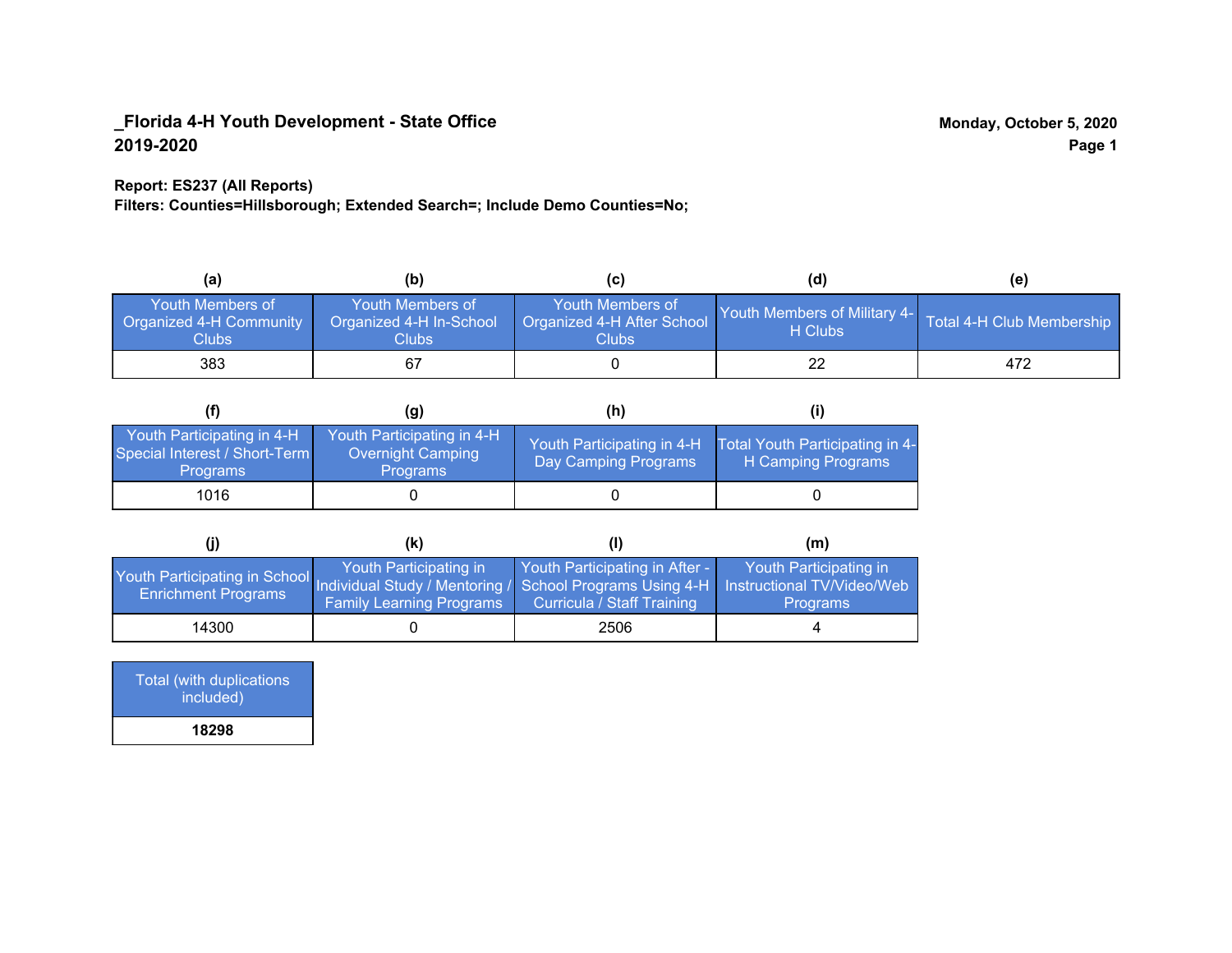**Report: ES237 (All Reports)**

**Filters: Counties=Hillsborough; Extended Search=; Include Demo Counties=No;**

## **School Grade (duplications eliminated)**

| <b>Kinder</b> | 1st\ | 2nd | 3rd  | 4th/ | 5th  | 6th | 7th | 8th | 9th | 10th | /l 11th |  | 12th Post HS Not in School Special | Total             |
|---------------|------|-----|------|------|------|-----|-----|-----|-----|------|---------|--|------------------------------------|-------------------|
|               | 151  | 206 | 3041 | 6306 | 6562 | 905 | 362 | 377 | 74  | 60   | 64      |  |                                    | 1821 <sup>-</sup> |

## **Gender of 4-H Youth Participants (duplications eliminated)**

| Male | Female | Total |
|------|--------|-------|
| 9116 | 9101   | 18217 |

# **Place of Residence of 4-H Youth Participants (duplications eliminated)**

| i Farmi | Towns of under 10,000 and<br>rural non-farm | Towns and cities (10,000-<br>50,000), and their suburbs | Suburbs of cities of over<br>50,000 | Central cities of over 50,000 | Total |
|---------|---------------------------------------------|---------------------------------------------------------|-------------------------------------|-------------------------------|-------|
| 90      | 312                                         | 1143                                                    | 15519                               | 1153                          | 18217 |

## **Total 4-H Youth Participants (duplications eliminated)**

**Total** 

**<sup>18217</sup> Note: The four totals on this page should all match.**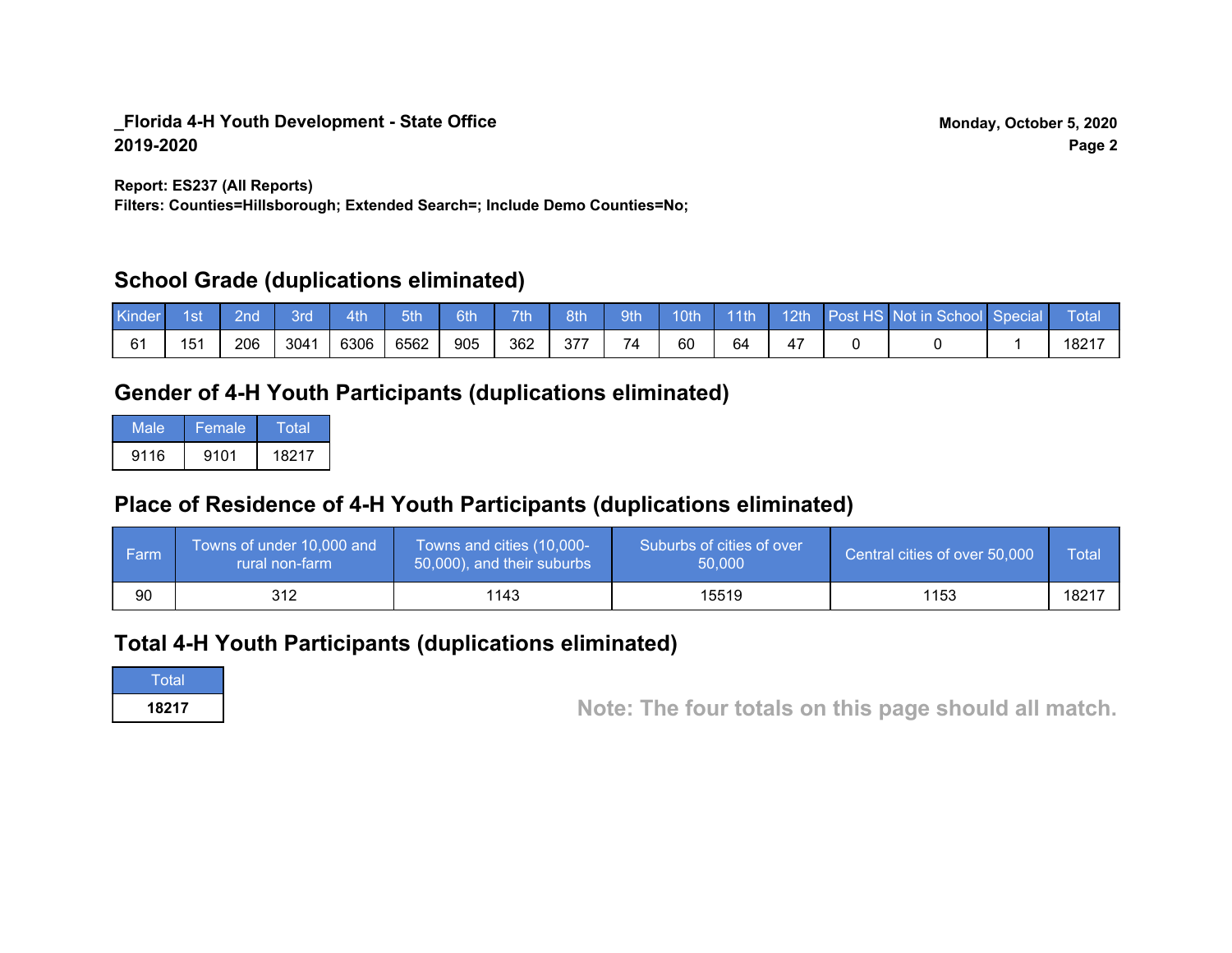**Report: ES237 (All Reports)**

**Filters: Counties=Hillsborough; Extended Search=; Include Demo Counties=No;**

| <b>ETHNICITY</b>          | <b>TOTAL YOUTH</b> |
|---------------------------|--------------------|
| <b>Hispanic or Latino</b> | 6153               |
| Not Hispanic or Latino    | 12064              |

Directions: Type in the appropriate numbers for your project. Ethnicity is separate from race. YOu should indicate an ethnicity category for each participant and all racial categories that apply to each participant (i.e. a participant of more than one race would be recorded in each applicable racial category). Ideally, your total participants should equal the total of numbers in your ethicity section. Totals of racial categories will be equal to or greater than your total participants if they all report racial information.

4-H Youth Participants: Any youth taking part in programs provided as a result of action by extension personnel (professional. Paraprofessional. And volunteer). This includes youth participation in programs conducted through 1862, 1890, and 1994 land-grant universities, EFNEP, urban gardening, and other programs that may not actually use the 4-H name and emblem with participants.

| <b>RACE</b>                               | <b>TOTAL YOUTH</b> |
|-------------------------------------------|--------------------|
| American Indian or Alaskan Native         | 40                 |
| Asian                                     | 794                |
| <b>Black or African American</b>          | 3819               |
| Native Hawaiian or other Pacific Islander | 10                 |
| White                                     | 12591              |
| Youth Indicating More Than One Race       | 933                |
| <b>Undetermined</b>                       | 30                 |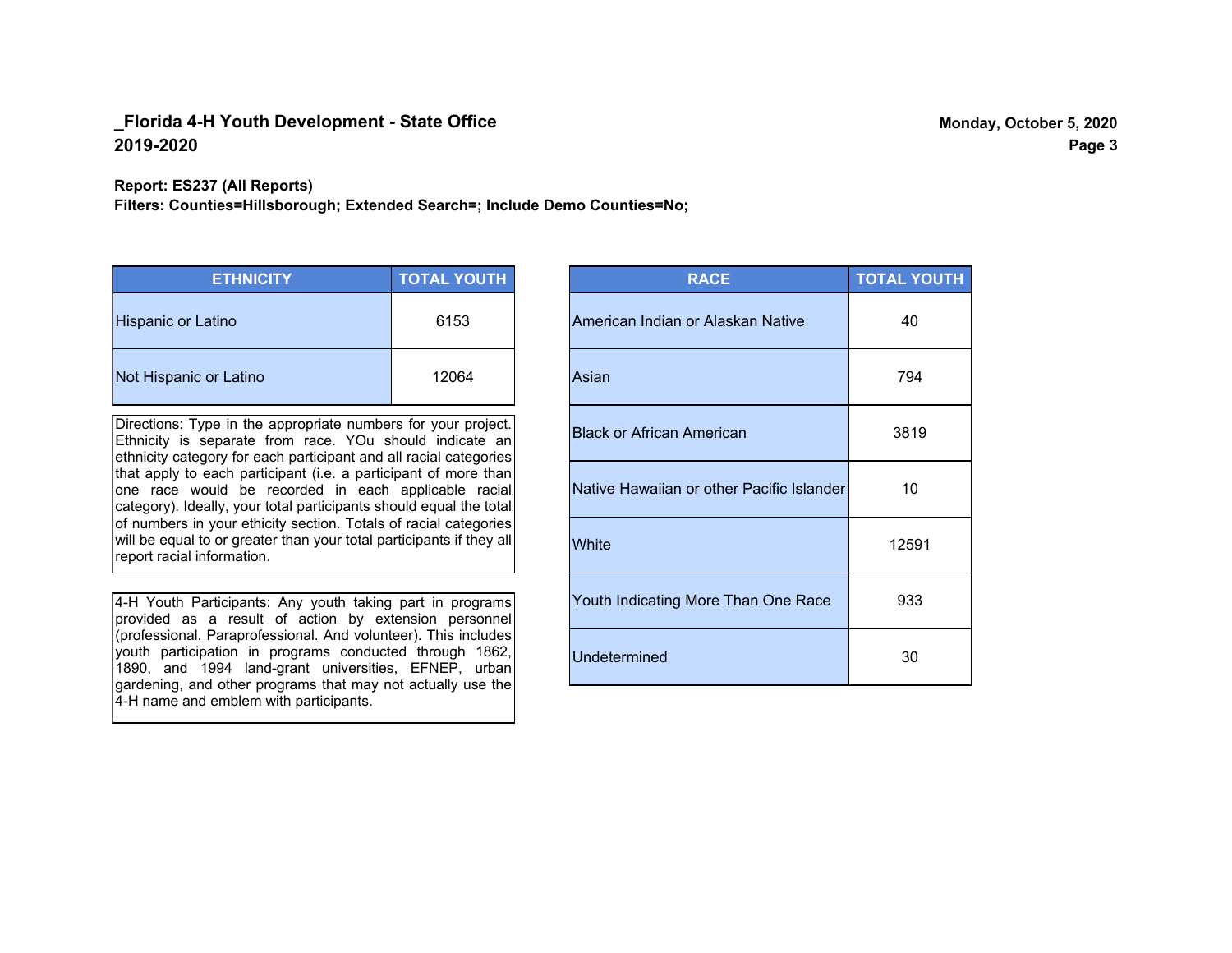**Report: ES237 (All Reports)**

**Filters: Counties=Hillsborough; Extended Search=; Include Demo Counties=No;**

| Total Number of<br><b>Adult Volunteers</b> | <b>Total Number of</b><br><b>Youth Volunteers</b> | Total |
|--------------------------------------------|---------------------------------------------------|-------|
| 689                                        | 43                                                | 732   |

Adult Volunteer: Unpaid support for the 4-H program by an individual beyond high school age.

Youth Volunteer: Unpaid support for the 4-H program by a person who has not yet graduated from high school.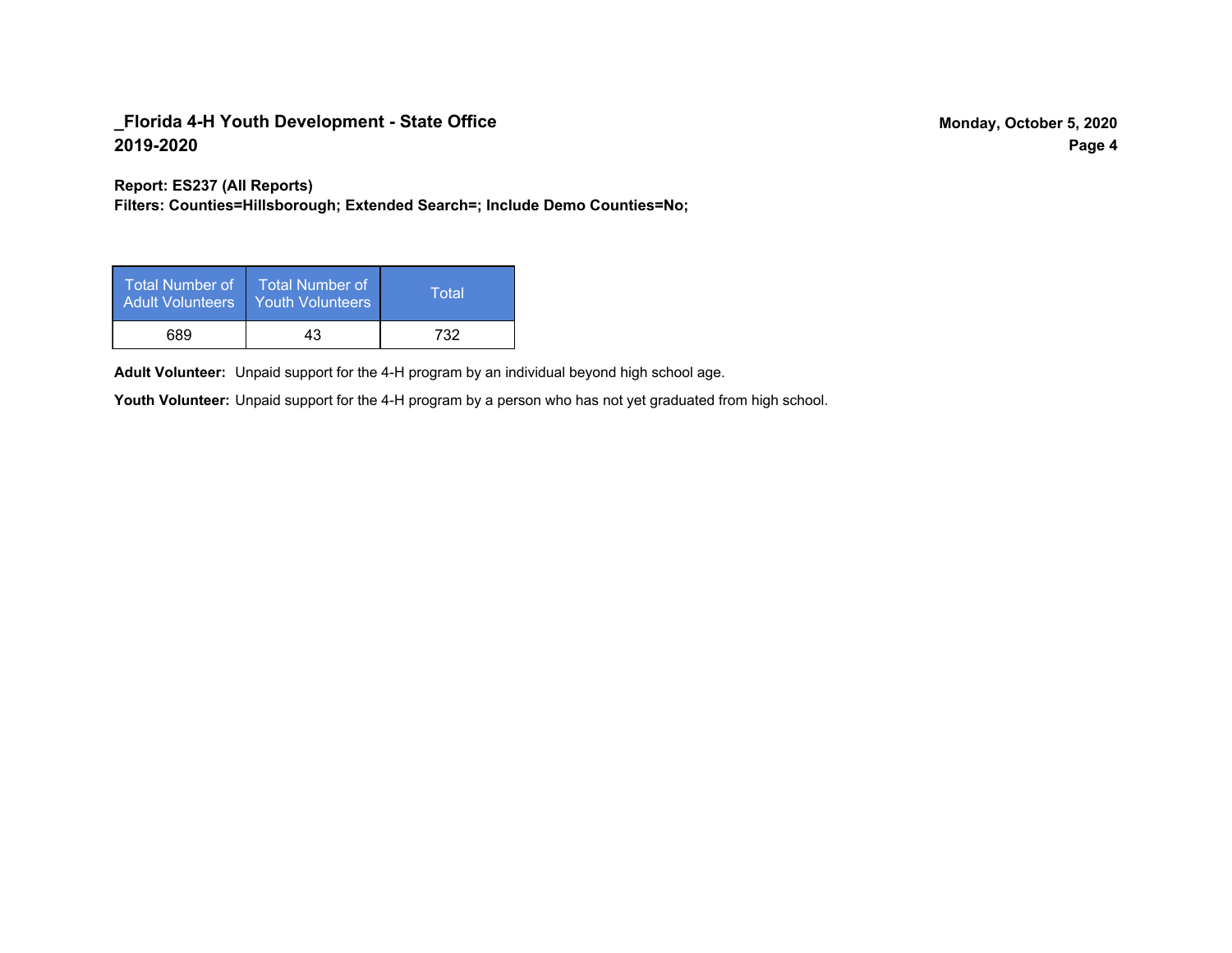#### **Filters: Counties=Hillsborough; Extended Search=; Include Demo Counties=No; Report: ES237 (All Reports)**

| Ag in the Classroom                                   |                |
|-------------------------------------------------------|----------------|
| : Agriculture Awareness                               | 425            |
| School Enrichment - Agriculture Awareness             | 2184           |
| School Enrichment - Pizza Garden                      | 0              |
|                                                       | 2609           |
| <b>Animals</b>                                        |                |
| (4-H Cloverbuds- ANIMALS & PETS)-retired project      | 2              |
| (CAGED BIRDS) Retired Project                         | $\pmb{0}$      |
| (GOATS) Retired Project                               | 0              |
| (GOATS-Pygmy) Retired Project                         | $\pmb{0}$      |
| (HORSE-Advanced Horsemanship) Retired Project         | $\pmb{0}$      |
| (HORSE -Horsemanship Science) Retired Project         | $\pmb{0}$      |
| (LLAMAS AND ALPACAS)-retired project                  | $\pmb{0}$      |
| (POCKET PETS) Retired Project                         | 0              |
| <b>ANIMAL SCIENCES</b>                                | 1              |
| <b>BEEF</b>                                           | 19             |
| <b>CATS</b>                                           | $\overline{2}$ |
| <b>DAIRY CATTLE</b>                                   | 36             |
| <b>DOGS</b>                                           | 42             |
| GOATS (Dairy)                                         | 25             |
| GOATS (Meat)                                          | 1              |
| <b>HORSE</b>                                          | 11             |
| <b>HORSE</b> (Horseless Horse)                        | 3              |
| <b>PETS</b>                                           | $\overline{7}$ |
| <b>POULTRY</b>                                        | 32             |
| <b>RABBITS</b>                                        | 29             |
| <b>SHEEP</b>                                          | 20             |
| <b>SWINE</b>                                          | 41             |
|                                                       | 271            |
| <b>Biological Sciences</b>                            |                |
| (4-H Cloverbuds-SCIENCE & TECHNOLOGY) Retired Project | 0              |
| (Marine/Aquatic- AQUARIUMS) Retired Project           | $\pmb{0}$      |

(Marine/Aquatic- WETLANDS) Retired Project 0

(Sciences- WINGS) Retired Project 0

(Wildlife - Bats) Retired Project 0

(Wildlife - Butterflies- WINGS) Retired Project 0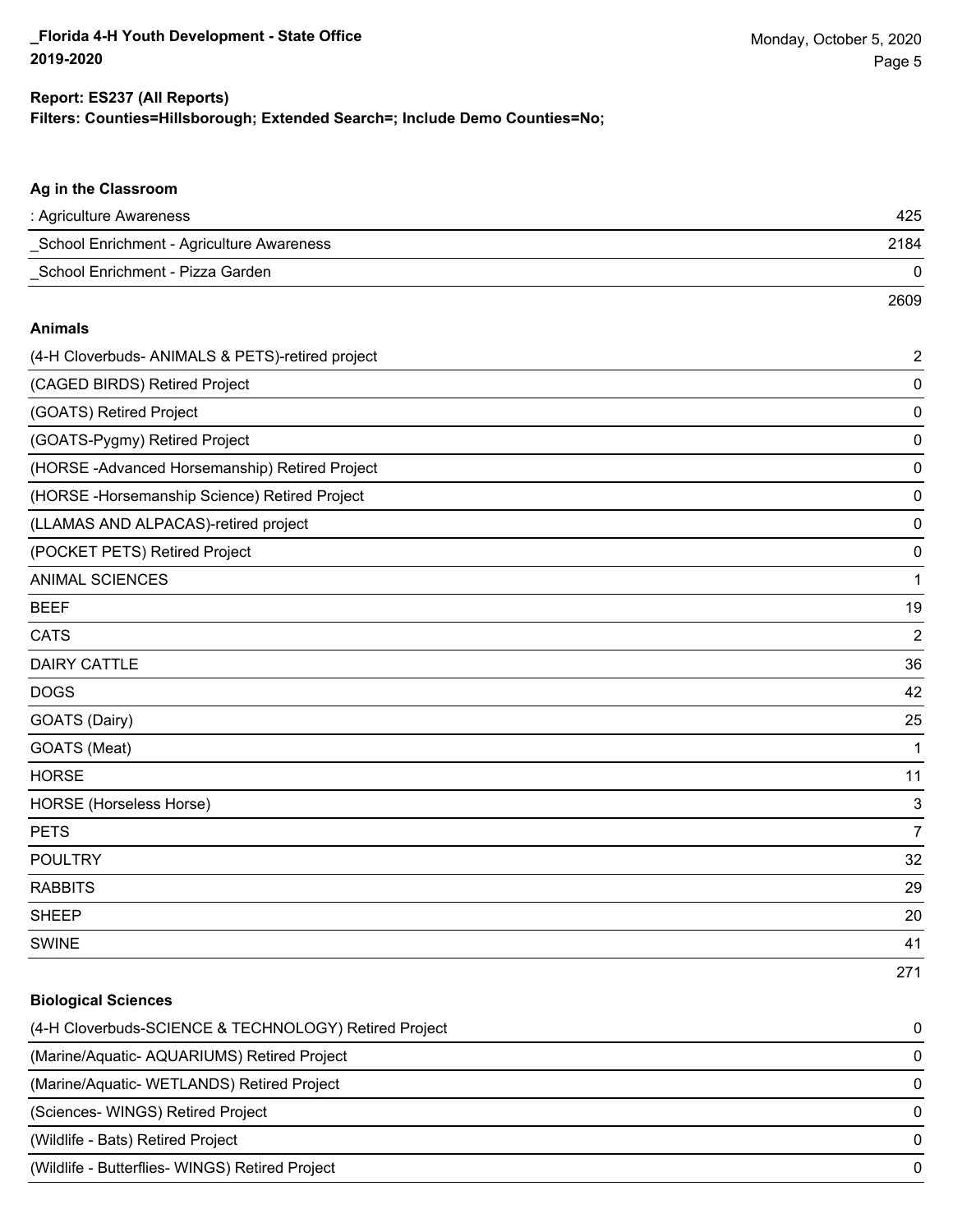#### **Report: ES237 (All Reports)**

**Filters: Counties=Hillsborough; Extended Search=; Include Demo Counties=No;**

| (Wildlife- BLUEBIRDS) Retired Project                     | $\pmb{0}$      |
|-----------------------------------------------------------|----------------|
| : ABCs of ENTOMOLOGY                                      | 204            |
| : Entomology-Apiary/Beekeeping                            | 0              |
| : Meat Sciences                                           | 0              |
| : Natural Sciences                                        | 0              |
| School Enrichment - Embryology                            | 60             |
| School Enrichment- Natural Sciences                       | 0              |
| <b>INSECTS (ENTOMOLOGY)</b>                               | $\overline{2}$ |
| MARINE SCIENCE AND AQUATIC SCIENCES                       | $\overline{2}$ |
| <b>SCIENCE DISCOVERY</b>                                  | 22             |
| <b>VETERINARY SCIENCE</b>                                 | $\overline{7}$ |
|                                                           | 297            |
| <b>Civic Engagement</b>                                   |                |
| (4-H Cloverbuds- CITIZENSHIP)-retired project             | 1              |
| (Citizenship-INTERGENERATIONAL) Retired Project           | $\mathbf 0$    |
| <b>CITIZENSHIP</b>                                        | 5              |
| CITIZENSHIP-COMMUNITY SERVICE                             | 9              |
| CULTURAL AND GLOBAL EDUCATION                             | 0              |
|                                                           | 15             |
| <b>Communications and Expressive Arts</b>                 |                |
| (4-H Cloverbuds- COMMUNICATIONS) Retired Project          | 0              |
| (4-H Cloverbuds- VISUAL-LEISURE ARTS) Retired Project     | 0              |
| (FILMMAKING) Retired Project                              | $\mathbf 0$    |
| (LEISURE ARTS- Arts & Crafts) Retired Project             | 0              |
| (Leisure Arts- COLLECTIBLES) Retired Project              | 0              |
| (PHOTOGRAPHY) Retired Project                             | 0              |
| (PUBLIC SPEAKING) Retired Project                         | 0              |
| (VISUAL ARTS) Retired Project                             | 0              |
| School Enrichment - 4-H Tropicana Public Speaking Program | 12398          |
| COMMUNICATIONS AND PUBLIC SPEAKING                        | 4              |
| <b>EXPRESSIVE ARTS</b>                                    | $\overline{c}$ |
| <b>VISUAL ARTS</b>                                        | 21             |
|                                                           | 12425          |
| <b>Community / Volunteer Service</b>                      |                |

(Citizenship-PUBLIC ADVENTURES) Retired Project 0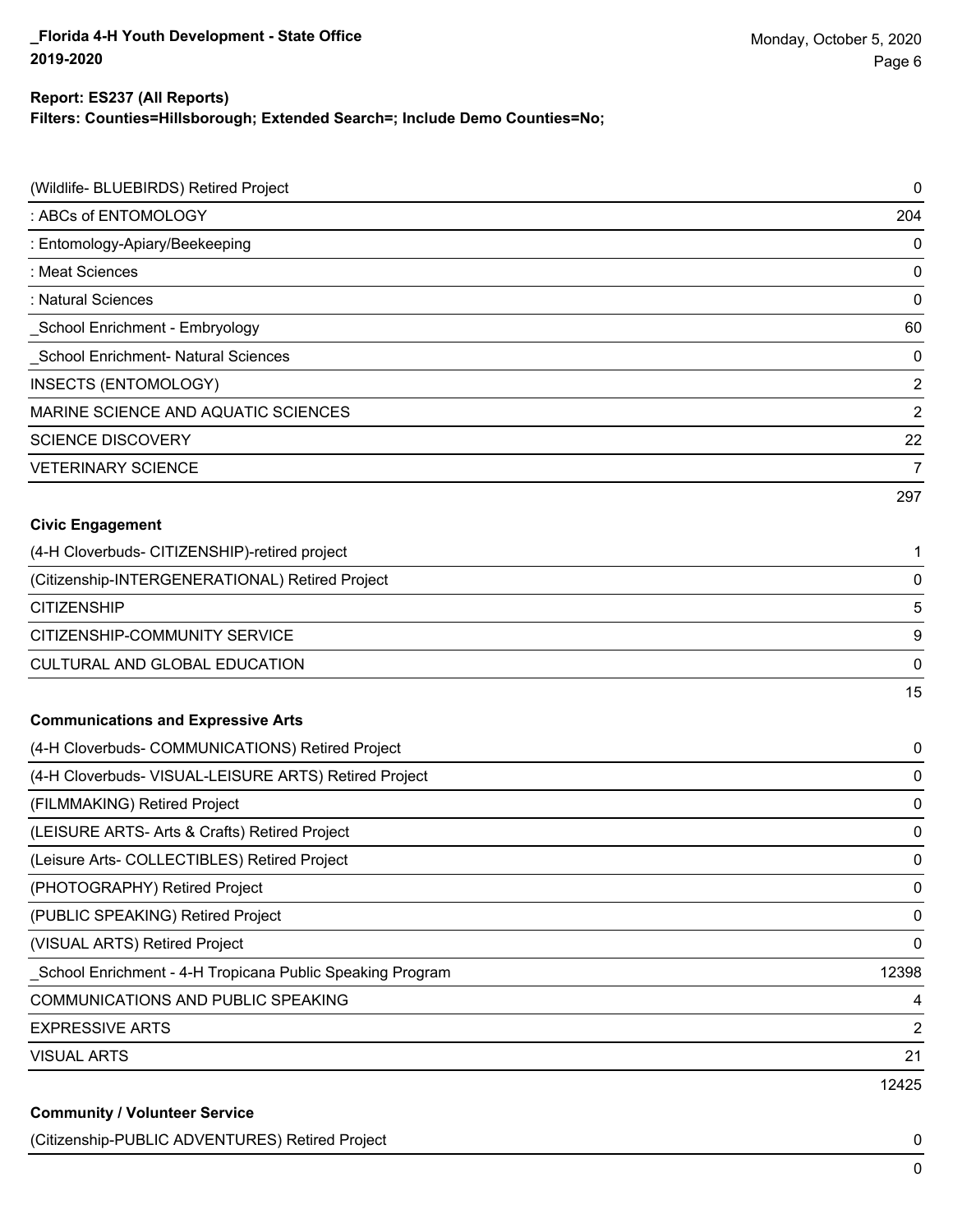## **Report: ES237 (All Reports)**

**Consumer and Family Science**

**Filters: Counties=Hillsborough; Extended Search=; Include Demo Counties=No;**

| (4-H Cloverbuds- CLOTHING) Retired project                   | 1           |
|--------------------------------------------------------------|-------------|
| (CHILD DEVELOPMENT Babysitting) Retired Project              | 0           |
| (Clothing - SELECTION) Retired Project                       | 0           |
| (Clothing - SEWING) Retired Project                          | 0           |
| (Clothing-Sewing- QUILTING) Retired Project                  | 0           |
| (CONSUMER EDUCATION AND SHOPPING) Retired Project            | 0           |
| (Human Development - Talking with TJ) Retired Project        | 0           |
| (HUMAN DEVELOPMENT) Retired Project                          | 0           |
| (Human Development-CHOICES) Retired Project                  | 0           |
| (Money Management -FINANCIAL CHAMPIONS) Retired Project      | 0           |
| : Consumer Choices Event                                     | 0           |
| 4-H CLOVERBUDS                                               | 126         |
| Animal Science- ALL ABOUT ANIMALS                            | 0           |
| Animal Sciences- LIVESTOCK JUDGING                           | 0           |
| Animals-PETS/SMALL ANIMALS                                   | 0           |
| CHILD DEVELOPMENT & CHILD CARE                               | 1           |
| Citizenship-SERVICE LEARNING                                 | 0           |
| <b>CLOTHING &amp; SEWING</b>                                 | 12          |
| <b>Exploring Farm Animals</b>                                | 0           |
| Hog-n-Ham Project                                            | 0           |
| Marine Science                                               | 0           |
| <b>MONEY MANAGEMENT</b>                                      | 3           |
| Performing Arts-DANCE/MOVEMENT                               | 0           |
| Pet Pals                                                     | 0           |
| Plant Pals, K-3 (5-8 yrs)                                    | 0           |
| test                                                         | $\mathbf 0$ |
| Wildlife - Birds                                             | 0           |
|                                                              | 143         |
| <b>Environmental Education / Earth Sciences</b>              |             |
| (4-H Cloverbuds- ENVIRONMENT-Earth Sciences) Retired Project | 1           |
| : Recycling                                                  | 0           |
| : Water Education                                            | 0           |
| School Enrichment - Project Learning Tree                    | 0           |
| School Enrichment- Environmental Sciences                    | 0           |
| <b>EARTH SCIENCES</b>                                        | 18          |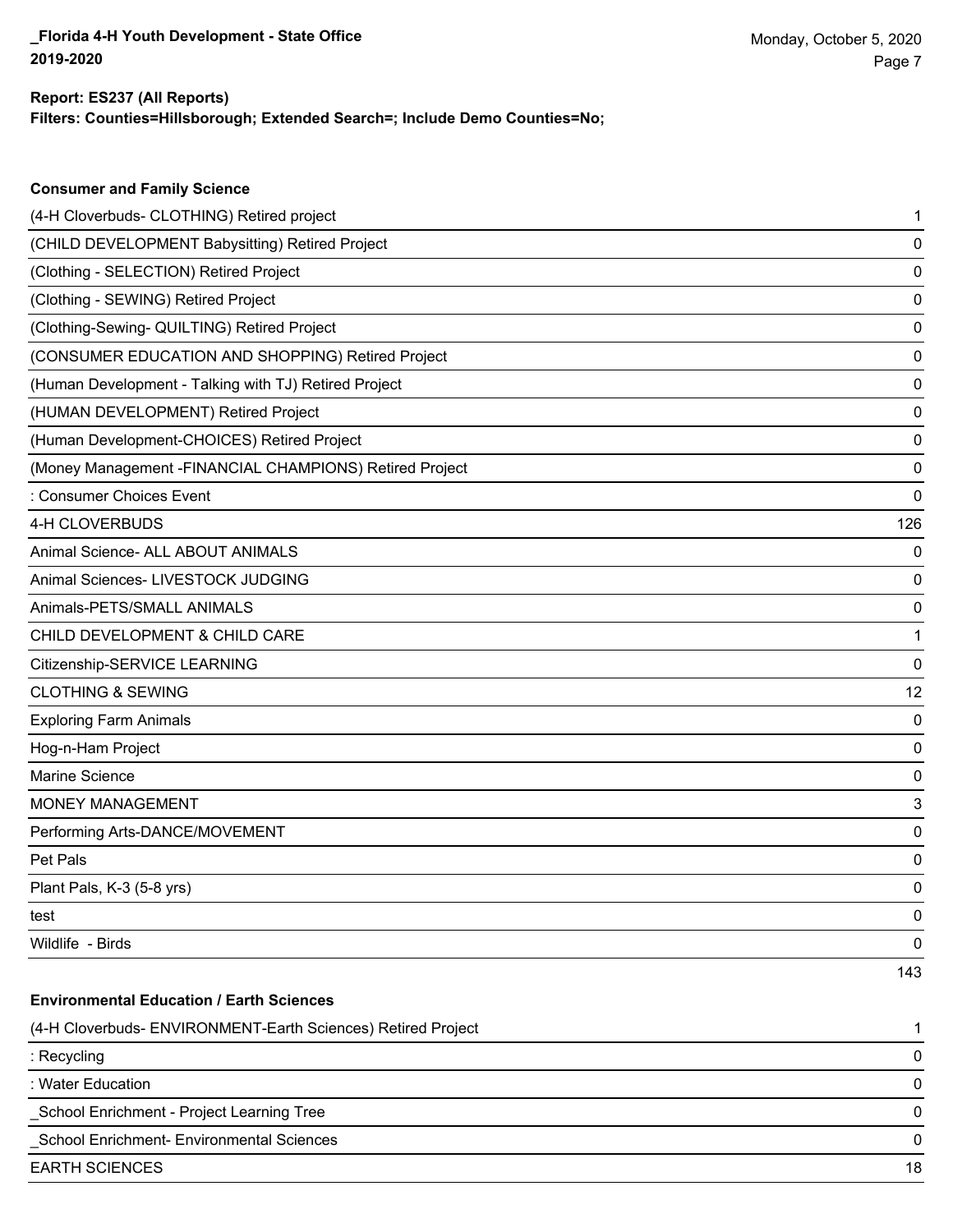**Filters: Counties=Hillsborough; Extended Search=; Include Demo Counties=No;**

| <b>ENERGY</b>                                         | 0              |
|-------------------------------------------------------|----------------|
| <b>ENVIRONMENTAL SCIENCES</b>                         | 3              |
| <b>FORESTRY</b>                                       | $\overline{c}$ |
| <b>OUTDOOR EDUCATION</b>                              | 3              |
| SOIL AND WATER SCIENCES                               | 1              |
| <b>SPORTFISHING</b>                                   | 1              |
| <b>SS-SHOOTING SPORTS</b>                             | 20             |
| <b>SS-ARCHERY</b>                                     | 13             |
| SS-HUNTING 10y/o                                      | 0              |
| SS-MUZZLELOADING 12y/o                                | 0              |
| SS-RIFLE, AIR                                         | 0              |
| SS- RIFLE, SMALL BORE                                 | 5              |
| SS-SHOTGUN 10y/o                                      | 1              |
| <b>WILDLIFE &amp; HABITATS</b>                        | 3              |
|                                                       | 71             |
| <b>Foods and Nutrition</b>                            |                |
| (4-H Cloverbuds- FOODS & NUTRITION) Retired Project   | 0              |
| (Food - SPORTS NUTRITION) Retired Project             | 0              |
| (FOOD AND FOOD PRESERVATION SCIENCES) Retired Project | 0              |
| (FOOD PREP AND COOKING) Retired Project               | 0              |
| (Food Prep- BREADS & BREADMAKING) Retired Project     | 0              |
| (Food Prep- DAIRY FOODS) Retired Project              | 0              |
| (Food Prep- MICROWAVE MAGIC) Retired Project          | 0              |
| (Food Science- FOOD PRESERVATION) Retired Project     | 0              |
| _School Enrichment - Up for the Challenge             | 0              |
| <b>School Enrichment - YUM</b>                        | 0              |

\_School Enrichment- Nutrition 2216

FOOD & NUTRITION 33

### **Health**

| (Health-HEALTH ROCKS) Retired Project       | 0 |
|---------------------------------------------|---|
| (HEALTH: PHYSICAL ACTIVITY) Retired Project | 0 |
| : Healthy Living                            | 0 |
| PERSONAL WELL BEING                         |   |
|                                             | ົ |

\_School Enrichment - YUMMEE 0

2249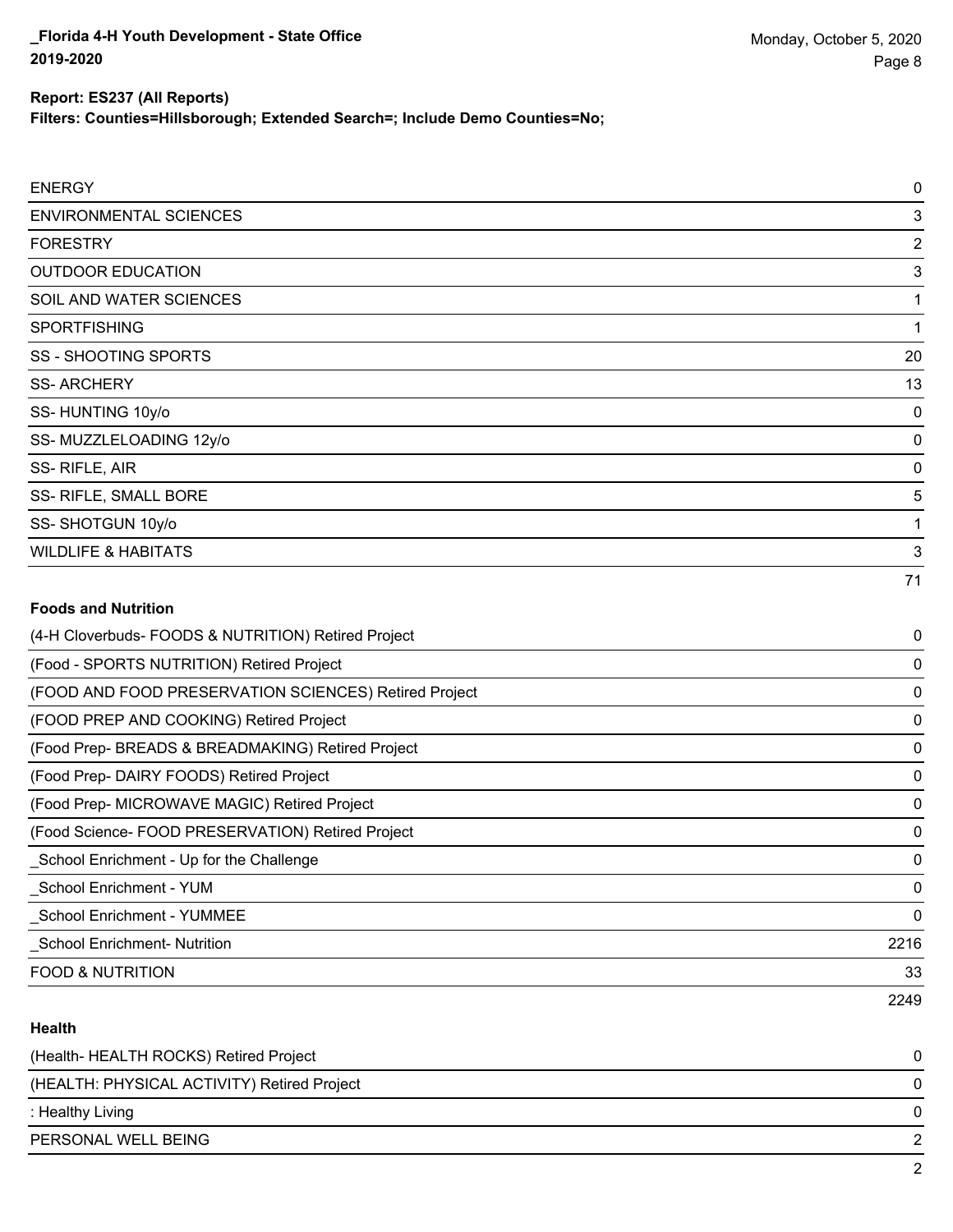#### **Report: ES237 (All Reports)**

**Filters: Counties=Hillsborough; Extended Search=; Include Demo Counties=No;**

| <b>Leadership and Personal Development</b>                 |             |
|------------------------------------------------------------|-------------|
| (4-H Cloverbuds- LEADERSHIP) Retired Project               | 0           |
| (4-H Cloverbuds_DISCOVERY Projects) Retired Project        | 0           |
| (Home Environment- CHANGING SPACES) Retired Project        | 0           |
| (Plant Sciences - Mowing for Money) Retired Project        | 0           |
| (Workforce Prep- CAREER DEVELOPMENT) Retired Project       | 0           |
| (Workforce Prep- ENTREPRENEURSHIP) Retired Project         | 0           |
| : Character Education                                      | $\mathbf 0$ |
| : Personal Development                                     | 0           |
| <b>EXPLORING 4-H</b>                                       | 14          |
| LEADERSHIP DEVELOPMENT                                     | 4           |
| <b>WORKPLACE PREPARATION</b>                               | 1           |
|                                                            | 19          |
| <b>Personal Safety</b>                                     |             |
| (Health and Safety- ATV SAFETY) Retired Project            | 0           |
| (Health- EMERGENCY PREPARDNESS) Retired Project            | 0           |
| <b>ATV SAFETY</b>                                          | 0           |
| <b>SAFETY</b>                                              | 0           |
|                                                            | $\mathbf 0$ |
| <b>Physical Sciences</b>                                   |             |
| (ASTRONOMY) Retired Project                                | $\mathbf 0$ |
| : Weather and Climate                                      | 0           |
| <b>AEROSPACE</b>                                           | 35          |
|                                                            | 35          |
| <b>Plant Science</b>                                       |             |
| (4-H Cloverbuds- PLANT SCIENCES-Gardening) Retired Project | 0           |

| (GROWING CITRUS) Retired Project                         | $\Omega$      |
|----------------------------------------------------------|---------------|
| (Plant Sciences-GARDENING) Retired Project               | $\mathbf 0$   |
| (Plants - Gardening - FLOWERS) Retired Project           | $\Omega$      |
| (Plants - Gardening - VEGETABLES) Retired Project        | $\Omega$      |
| (Plants - Gardening-CONTAINER GARDENING) Retired Project | $\mathbf 0$   |
| School Enrichment- Gardening and Plants                  | $\Omega$      |
| <b>GARDENING AND PLANTS</b>                              | 411           |
| GARDENING AND PLANTS: JR MASTER GARDENER                 | $\mathcal{P}$ |
|                                                          |               |